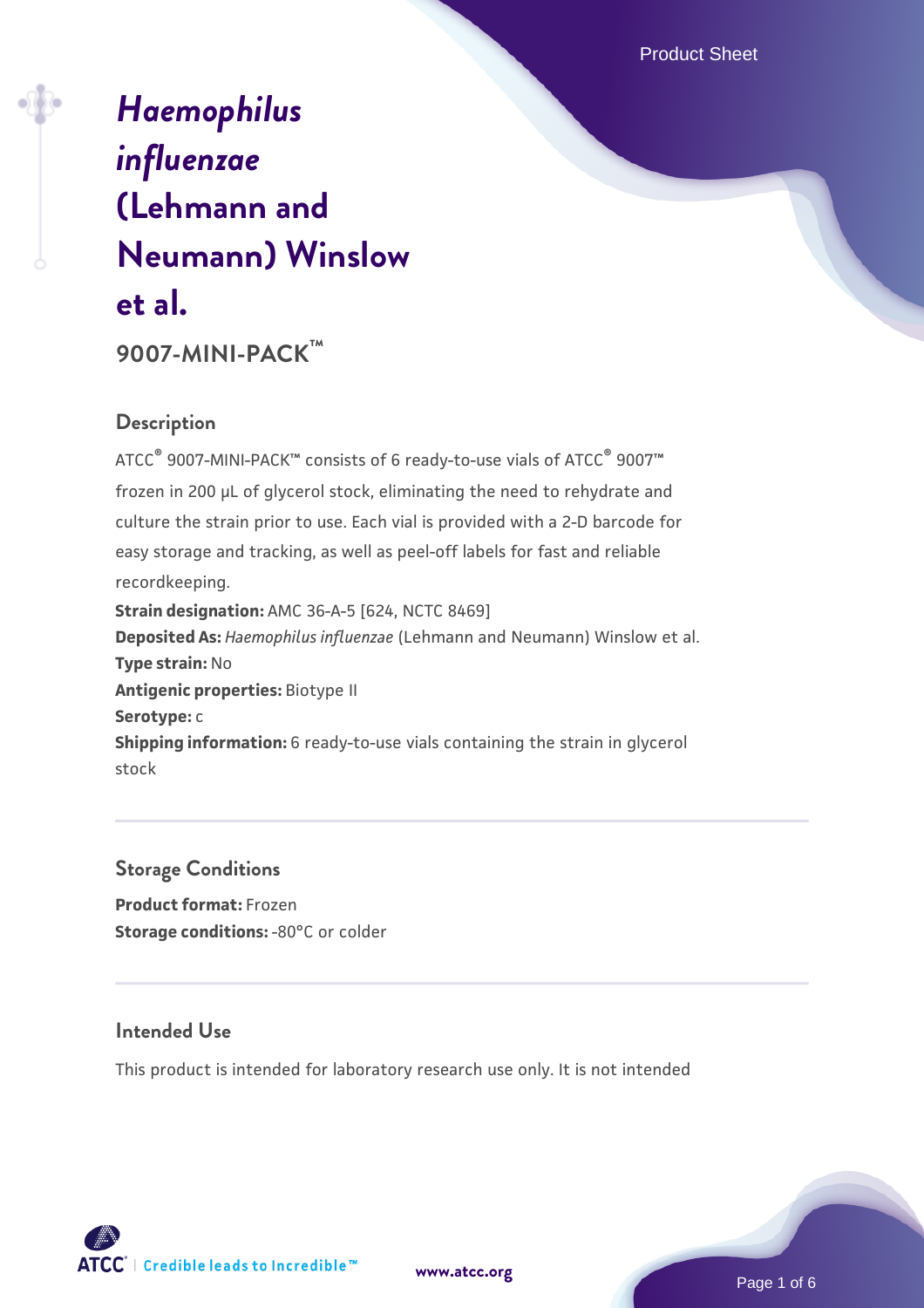**9007-MINI-PACK**

for any animal or human therapeutic use, any human or animal consumption, or any diagnostic use.



# **Biosafety Level 2**

ATCC determines the biosafety level of a material based on our risk assessment as guided by the current edition of *Biosafety in Microbiological and Biomedical Laboratories (BMBL)*, U.S. Department of Health and Human Services. It is your responsibility to understand the hazards associated with the material per your organization's policies and procedures as well as any other applicable regulations as enforced by your local or national agencies.

ATCC highly recommends that appropriate personal protective equipment is always used when handling vials. For cultures that require storage in liquid nitrogen, it is important to note that some vials may leak when submersed in liquid nitrogen and will slowly fill with liquid nitrogen. Upon thawing, the conversion of the liquid nitrogen back to its gas phase may result in the vial exploding or blowing off its cap with dangerous force creating flying debris. Unless necessary, ATCC recommends that these cultures be stored in the vapor phase of liquid nitrogen rather than submersed in liquid nitrogen.

# **Certificate of Analysis**

For batch-specific test results, refer to the applicable certificate of analysis that can be found at www.atcc.org.

## **Growth Conditions**

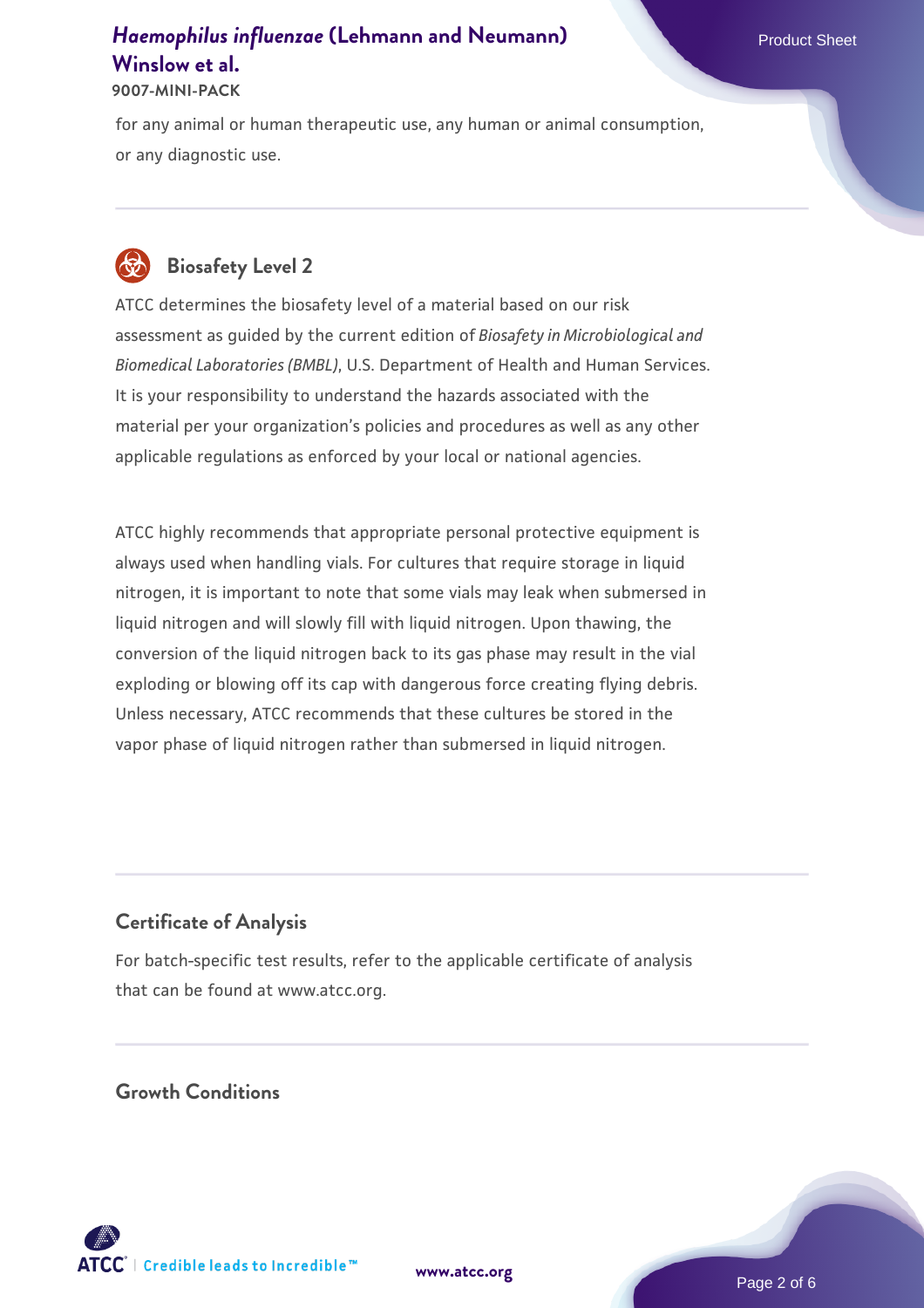**9007-MINI-PACK**

**Medium:**  [ATCC Medium 2167: Haemophilus Test Medium](https://www.atcc.org/-/media/product-assets/documents/microbial-media-formulations/2/1/6/7/atcc-medium-2167.pdf?rev=6b876c9b9c50496589fc818d8f54276b)  [ATCC Medium 814: GC Agar/Broth Medium](https://www.atcc.org/-/media/product-assets/documents/microbial-media-formulations/8/1/4/atcc-medium-814.pdf?rev=35b7a8bd934e4c89ac299828e59c3922) **Temperature:** 37°C **Atmosphere: 95% Air, 5% CO<sub>2</sub>** 

## **Handling Procedures**

Frozen mini-cryovials packed in dry ice should either be thawed immediately for use or stored at or below

-70°C until the expiration date printed on the label. Storage at -20°C may affect the growth and viability of the culture.

- 1. Thaw the bacterial strain upright using gentle agitation in a 25°C to 30°C water bath. Thawing will be rapid; approximately 2-3 minutes or until all ice crystals have melted.
- 2. Immediately after thawing, wipe down the mini-cryovial with 70% ethanol and aseptically transfer the entire contents to a 5-6 mL tube of #2167 broth or directly inoculate a #814 plate and/or #814 agar slant.
- 3. Discard the empty vial. Do not refreeze any unused portion as it will result in a loss of viability.
- 4. Incubate at 37°C for 24 to 48 hours in an atmosphere of 5% CO<sub>2</sub>.

#### **Notes**

Additional information on this culture is available on the ATCC® web site at www.atcc.org.

# **Material Citation**

If use of this material results in a scientific publication, please cite the material in the following manner: *Haemophilus influenzae* (Lehmann and Neumann) Winslow et al. (ATCC 9007-MINI-PACK)

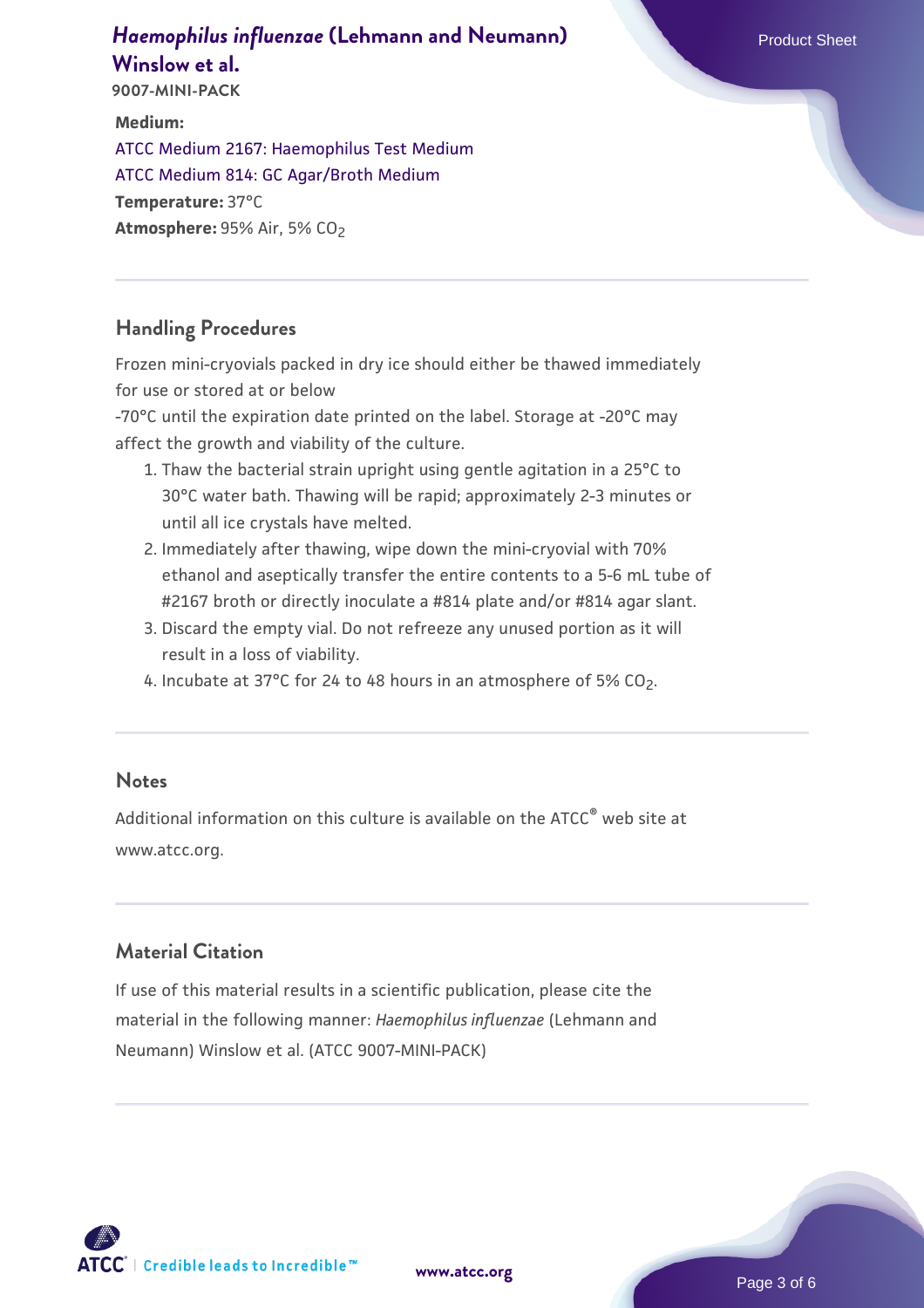**9007-MINI-PACK**

#### **References**

References and other information relating to this material are available at www.atcc.org.

## **Warranty**

The product is provided 'AS IS' and the viability of ATCC® products is warranted for 30 days from the date of shipment, provided that the customer has stored and handled the product according to the information included on the product information sheet, website, and Certificate of Analysis. For living cultures, ATCC lists the media formulation and reagents that have been found to be effective for the product. While other unspecified media and reagents may also produce satisfactory results, a change in the ATCC and/or depositor-recommended protocols may affect the recovery, growth, and/or function of the product. If an alternative medium formulation or reagent is used, the ATCC warranty for viability is no longer valid. Except as expressly set forth herein, no other warranties of any kind are provided, express or implied, including, but not limited to, any implied warranties of merchantability, fitness for a particular purpose, manufacture according to cGMP standards, typicality, safety, accuracy, and/or noninfringement.

## **Disclaimers**

This product is intended for laboratory research use only. It is not intended for any animal or human therapeutic use, any human or animal consumption, or any diagnostic use. Any proposed commercial use is prohibited without a license from ATCC.

While ATCC uses reasonable efforts to include accurate and up-to-date information on this product sheet, ATCC makes no warranties or representations as to its accuracy. Citations from scientific literature and

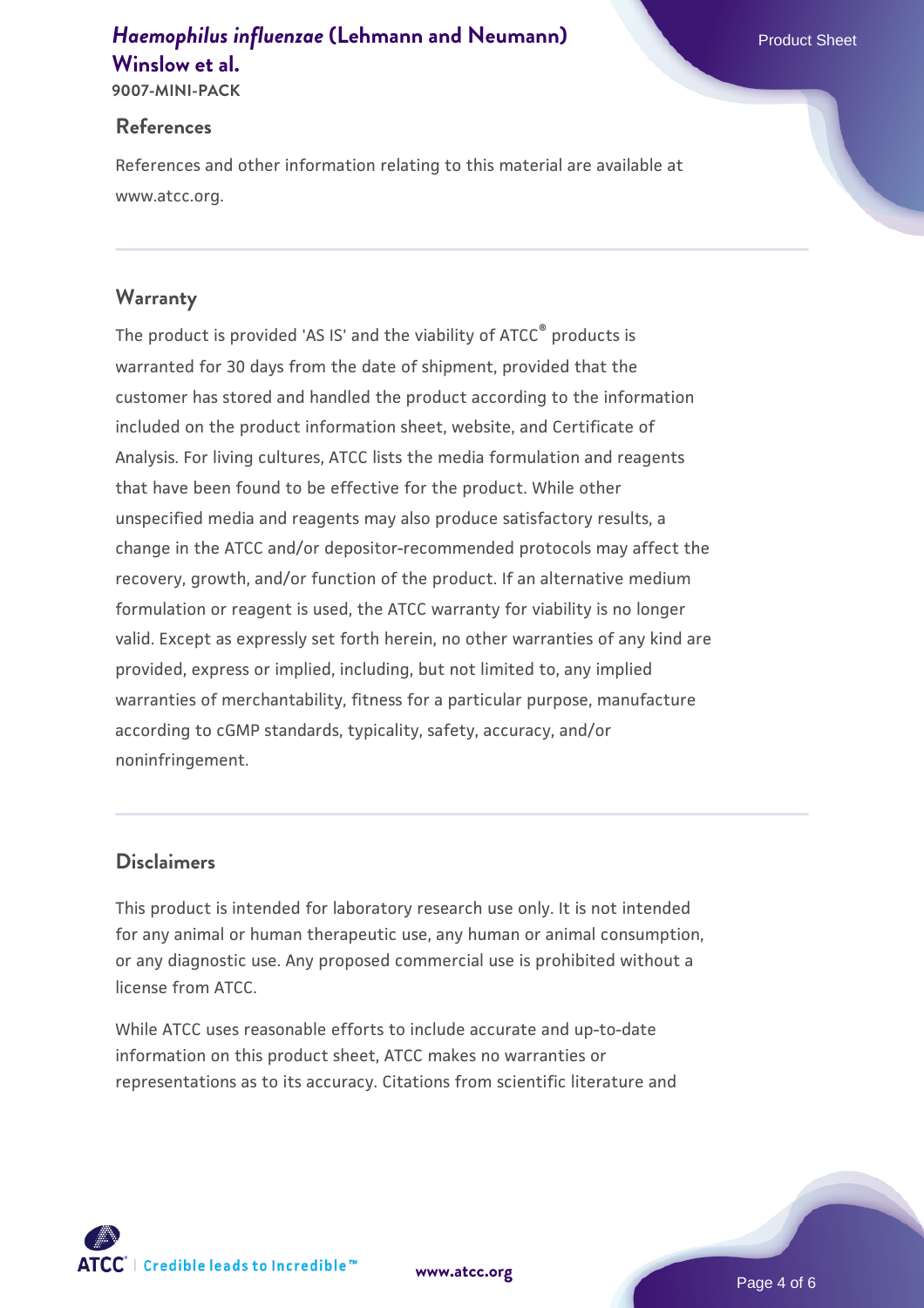**9007-MINI-PACK**

patents are provided for informational purposes only. ATCC does not warrant that such information has been confirmed to be accurate or complete and the customer bears the sole responsibility of confirming the accuracy and completeness of any such information.

This product is sent on the condition that the customer is responsible for and assumes all risk and responsibility in connection with the receipt, handling, storage, disposal, and use of the ATCC product including without limitation taking all appropriate safety and handling precautions to minimize health or environmental risk. As a condition of receiving the material, the customer agrees that any activity undertaken with the ATCC product and any progeny or modifications will be conducted in compliance with all applicable laws, regulations, and guidelines. This product is provided 'AS IS' with no representations or warranties whatsoever except as expressly set forth herein and in no event shall ATCC, its parents, subsidiaries, directors, officers, agents, employees, assigns, successors, and affiliates be liable for indirect, special, incidental, or consequential damages of any kind in connection with or arising out of the customer's use of the product. While reasonable effort is made to ensure authenticity and reliability of materials on deposit, ATCC is not liable for damages arising from the misidentification or misrepresentation of such materials.

Please see the material transfer agreement (MTA) for further details regarding the use of this product. The MTA is available at www.atcc.org.

#### **Copyright and Trademark Information**

© ATCC 2021. All rights reserved. ATCC is a registered trademark of the American Type Culture Collection.

#### **Revision**

This information on this document was last updated on 2022-03-26